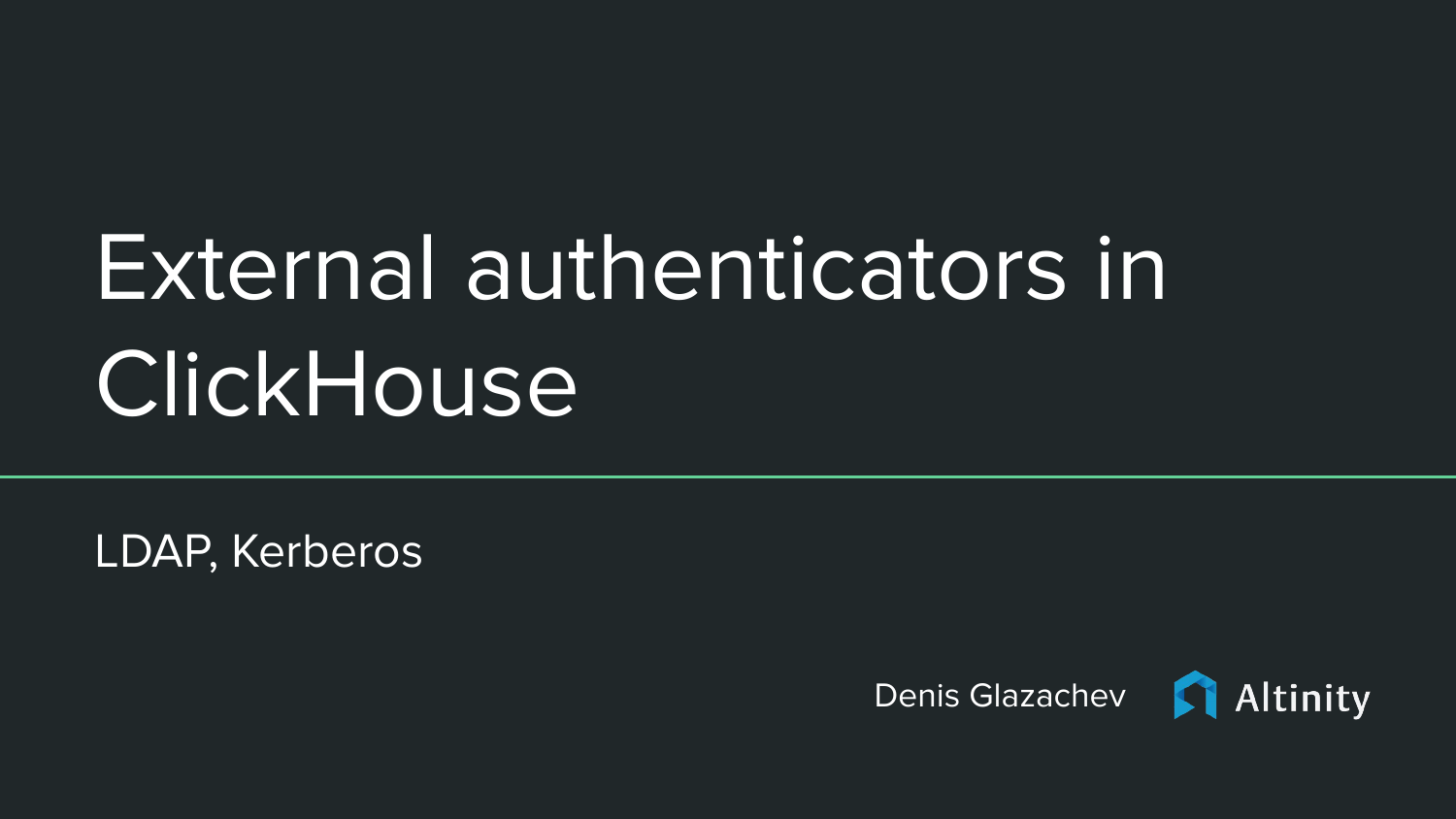## LDAP: roadmap

- LDAP as an external authenticator for existing users (status: available starting 20.7)
- LDAP as an external user directory (status: final review)
- Caching (status: in progress)
- Flexible role and group mapping (statius: initial discussion)

More info at: <https://gist.github.com/traceon/d922c8452e8065b86667168578dc5c12#1-ldap>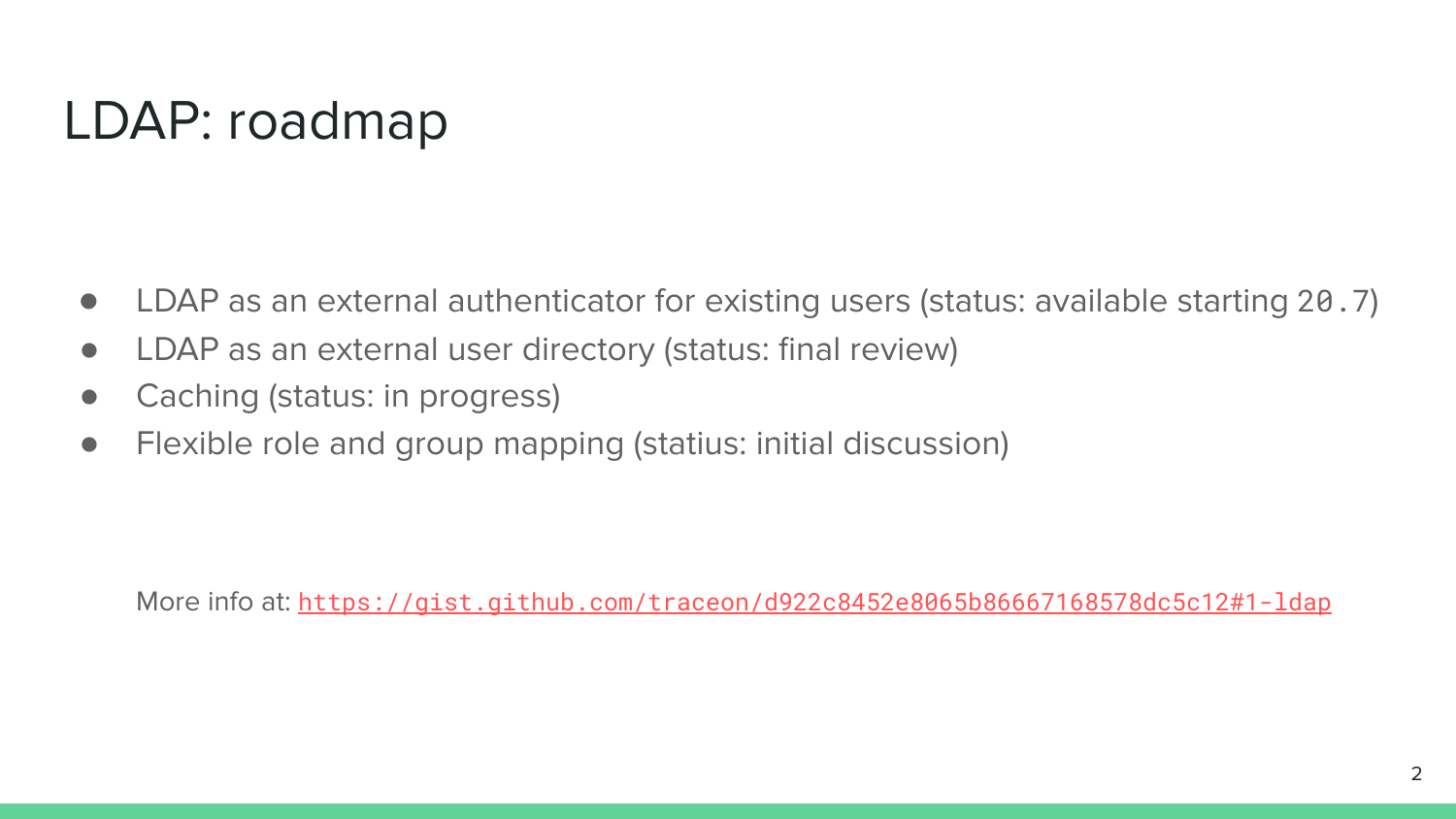#### LDAP: use cases

External authenticator for existing users



#### External user directory

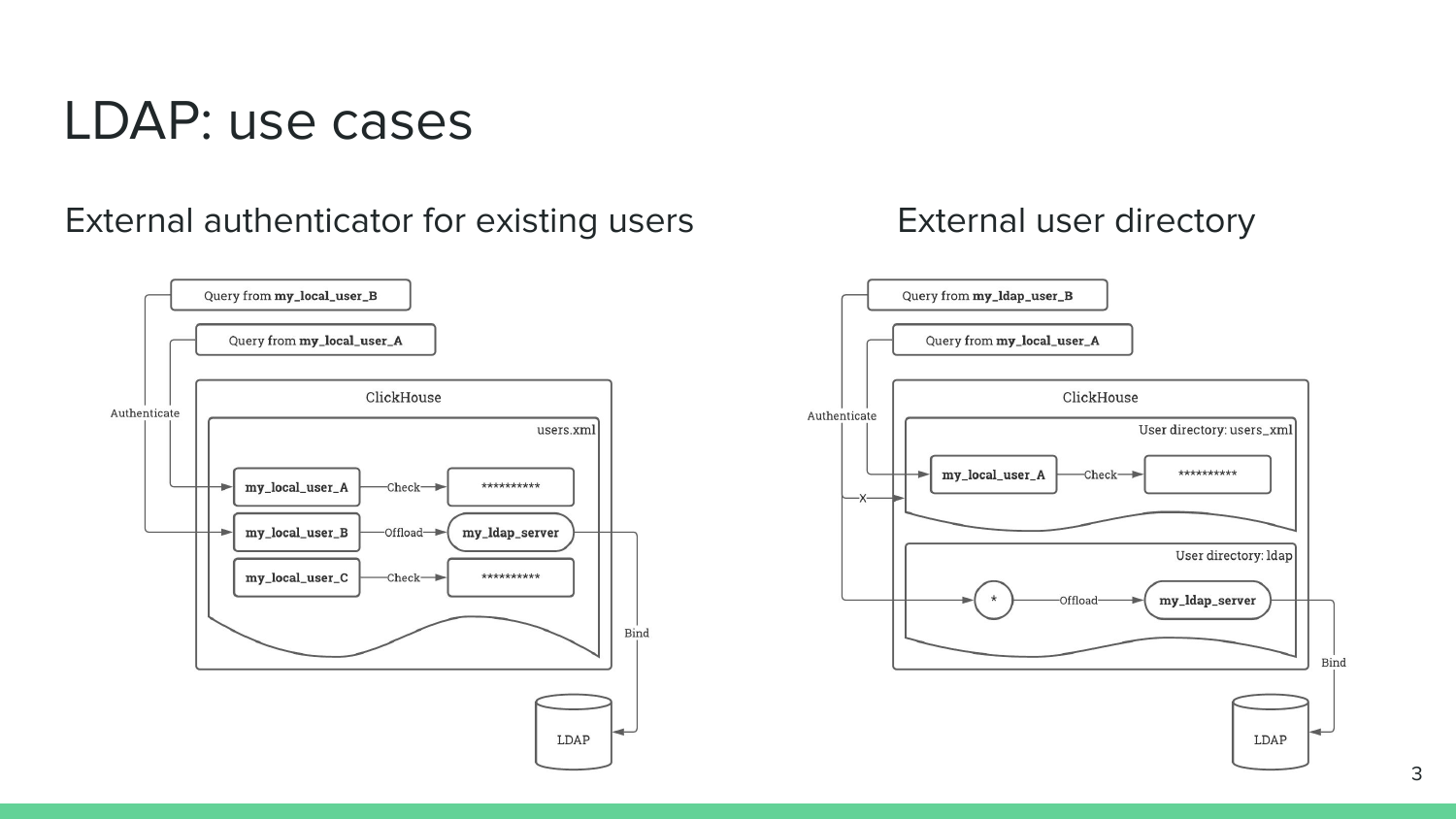### LDAP: what to configure

#### ● LDAP server

- Disallow anonymous bind
- Enable Simple Authentication
- Enable TLS
- ClickHouse server
	- Define one or more LDAP servers in config.xml
	- Refer to LDAP server in user configuration in users.xml, and/or
	- Define an LDAP user directory in config.xml and refer to LDAP server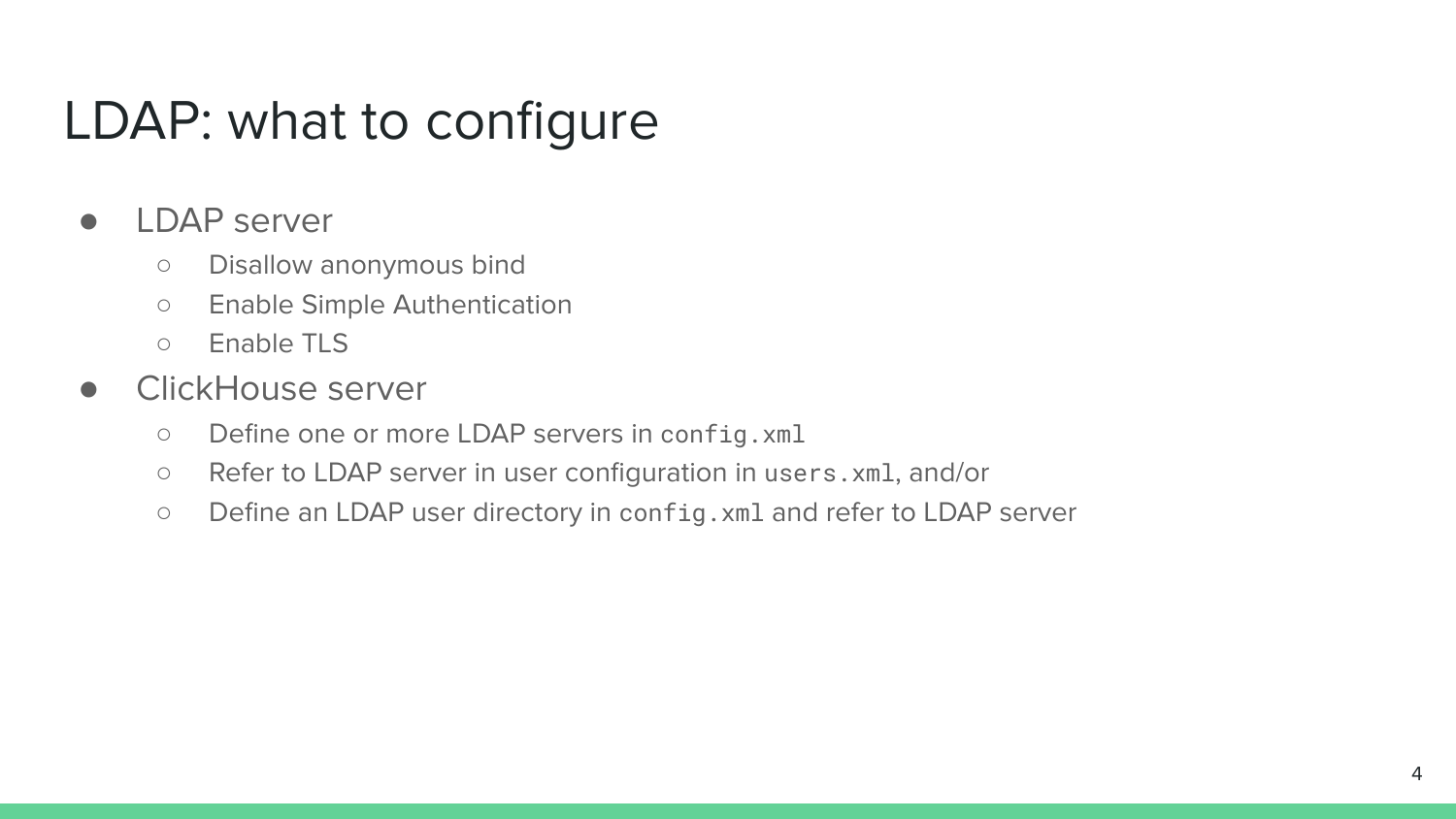#### LDAP: Simple Bind method

ClickHouse constructs a DN and tries to bind to it using the provided password:

<auth\_dn\_prefix> + <user\_name> + <auth\_dn\_suffix>

...which will become something like this:

uid=my\_ldap\_user,ou=users,dc=example,dc=com

If bind succeeds, the user is considered authenticated.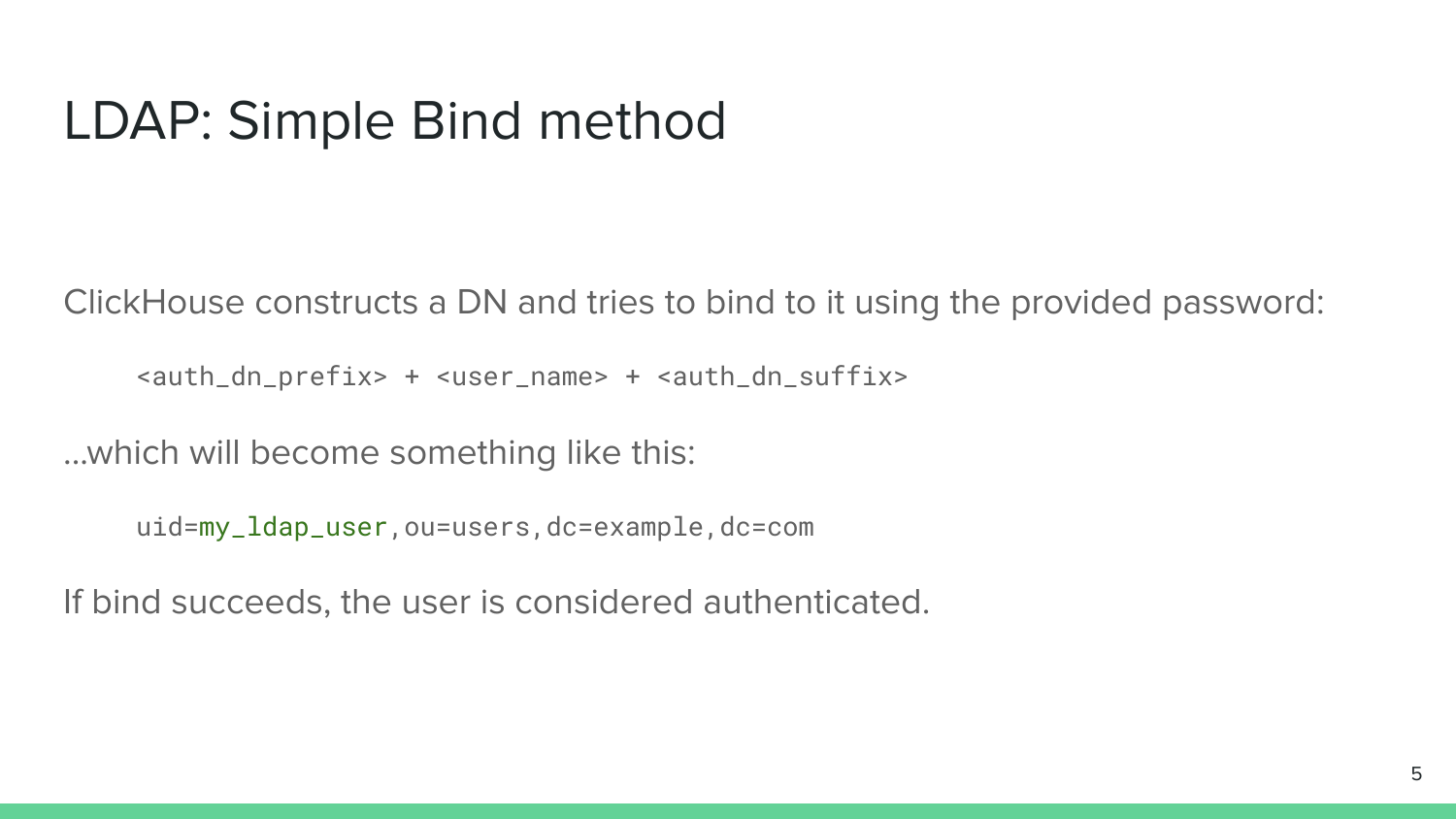## LDAP: server definitions in ClickHouse config

In config.xml:

<yandex>

```
 ...
   <ldap_servers>
...
       <my_ldap_server>
           <host>localhost</host>
           <port>636</port>
           <auth_dn_prefix>uid=</auth_dn_prefix>
           <auth_dn_suffix>,ou=users,dc=example,dc=com</auth_dn_suffix>
...
       </my_ldap_server>
   </ldap_servers>
```
</yandex>

...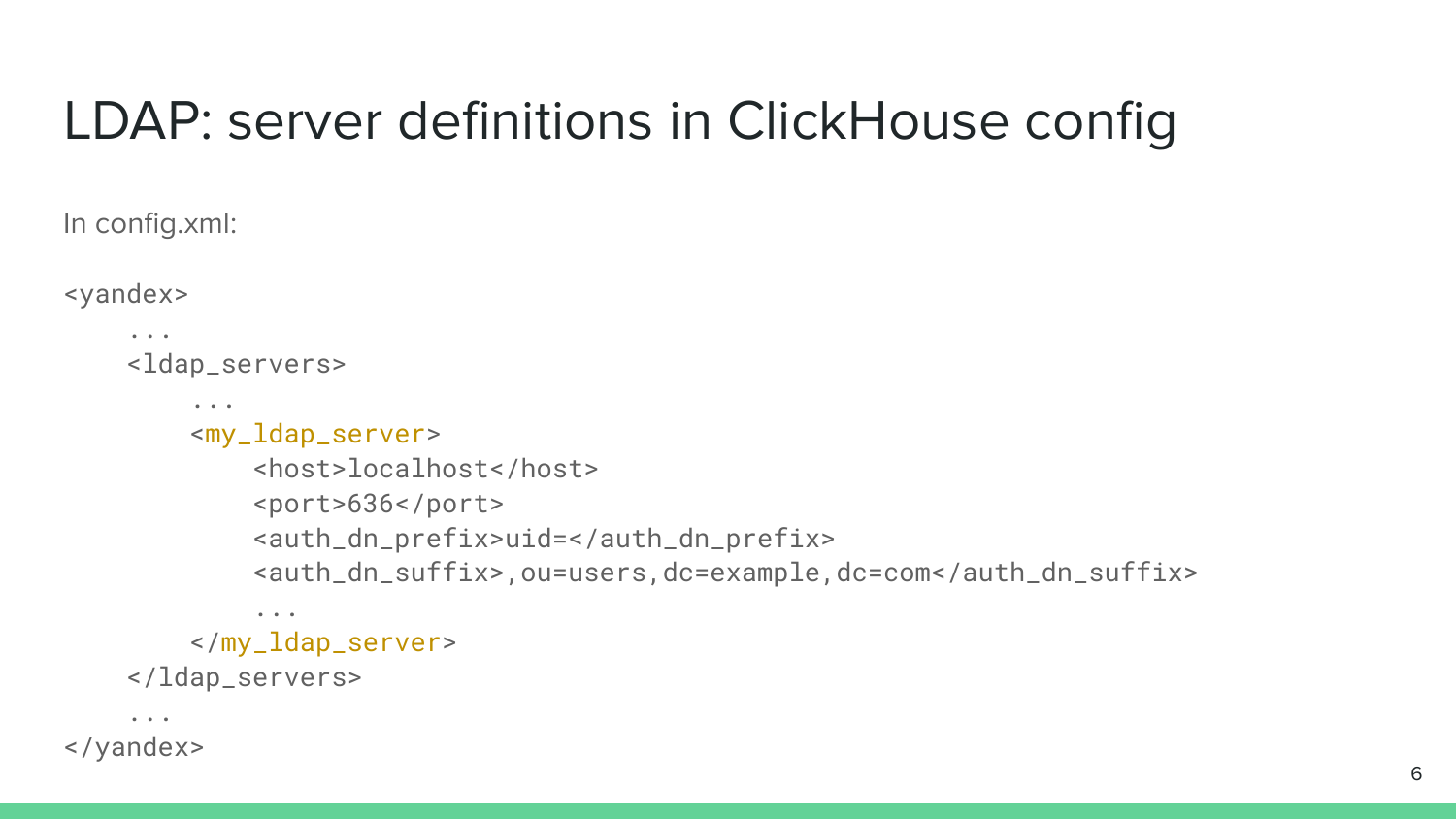#### LDAP: external authenticator for existing users

In users.xml:

<yandex> ... <users> ... <my\_local\_user> <ldap> <server>my\_ldap\_server</server> </ldap> </my\_local\_user> </users> ...

</yandex>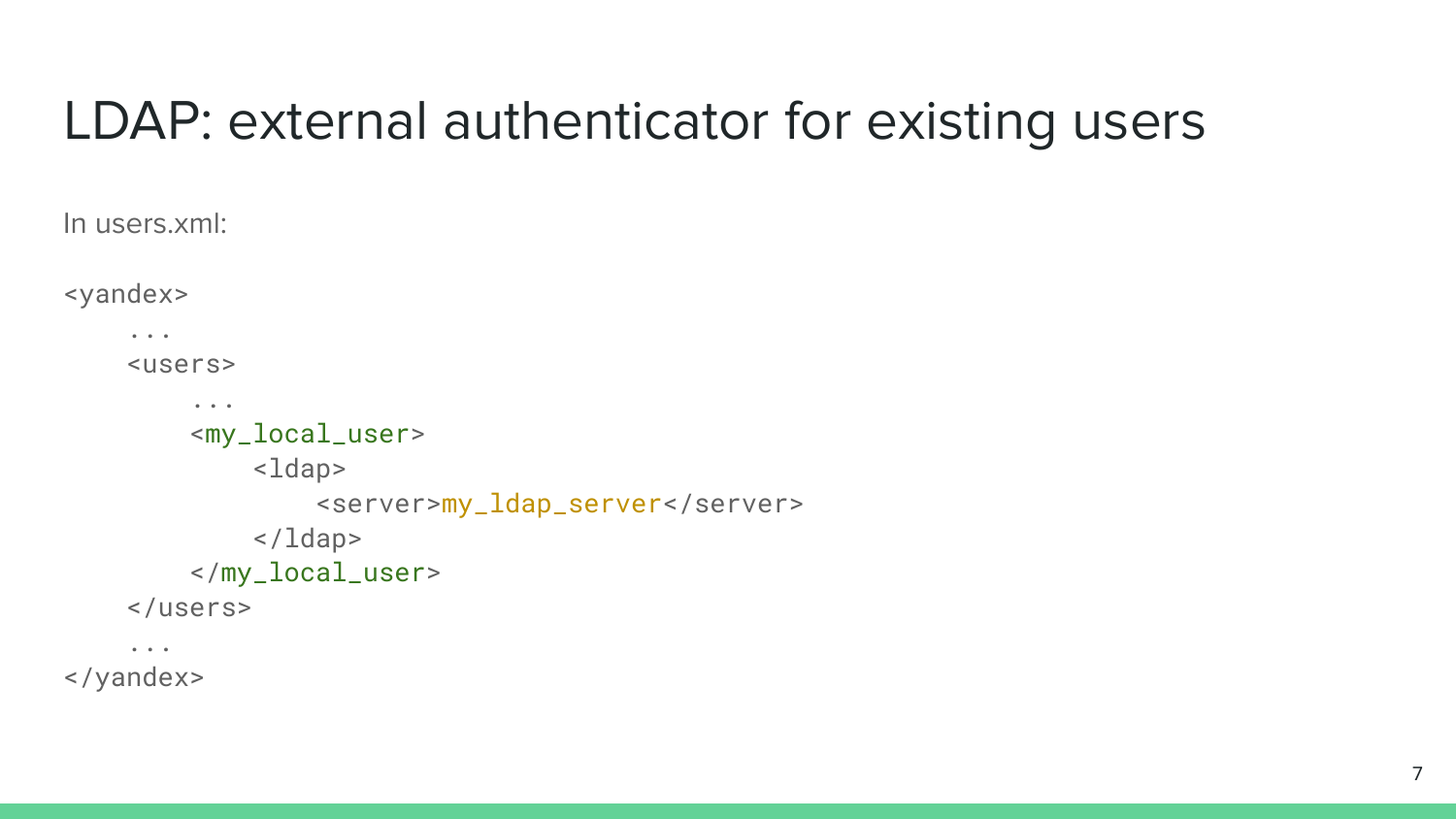#### LDAP: external user directory

In config.xml:

<yandex>

```
 ...
<user_directories>
    ...
    <ldap>
         <server>my_ldap_server</server>
         <roles>
             <my_local_role1 />
             <my_local_role2 />
         </roles>
    </ldap>
</user_directories>
...
```
</yandex>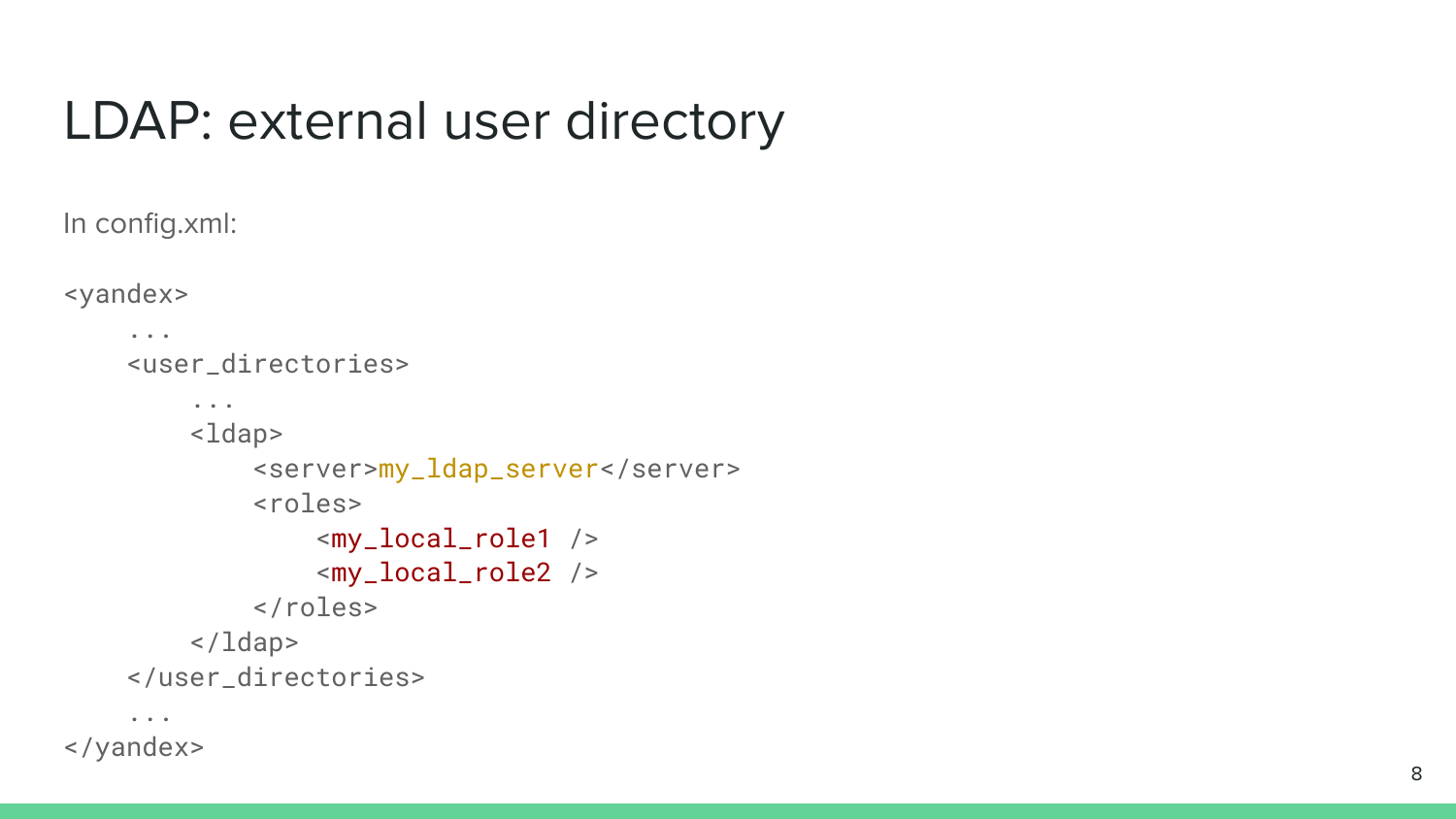#### Kerberos: roadmap

- Kerberos as an external authenticator for existing users and HTTP (GSS-SPNEGO) requests (status: early testing)
- Support in TCP when using clickhouse-client (status: initial discussion)
- Support in the official ODBC and JDBC drivers (status: initial discussion)
- More...

More info at: <https://gist.github.com/traceon/d922c8452e8065b86667168578dc5c12#2-kerberos>